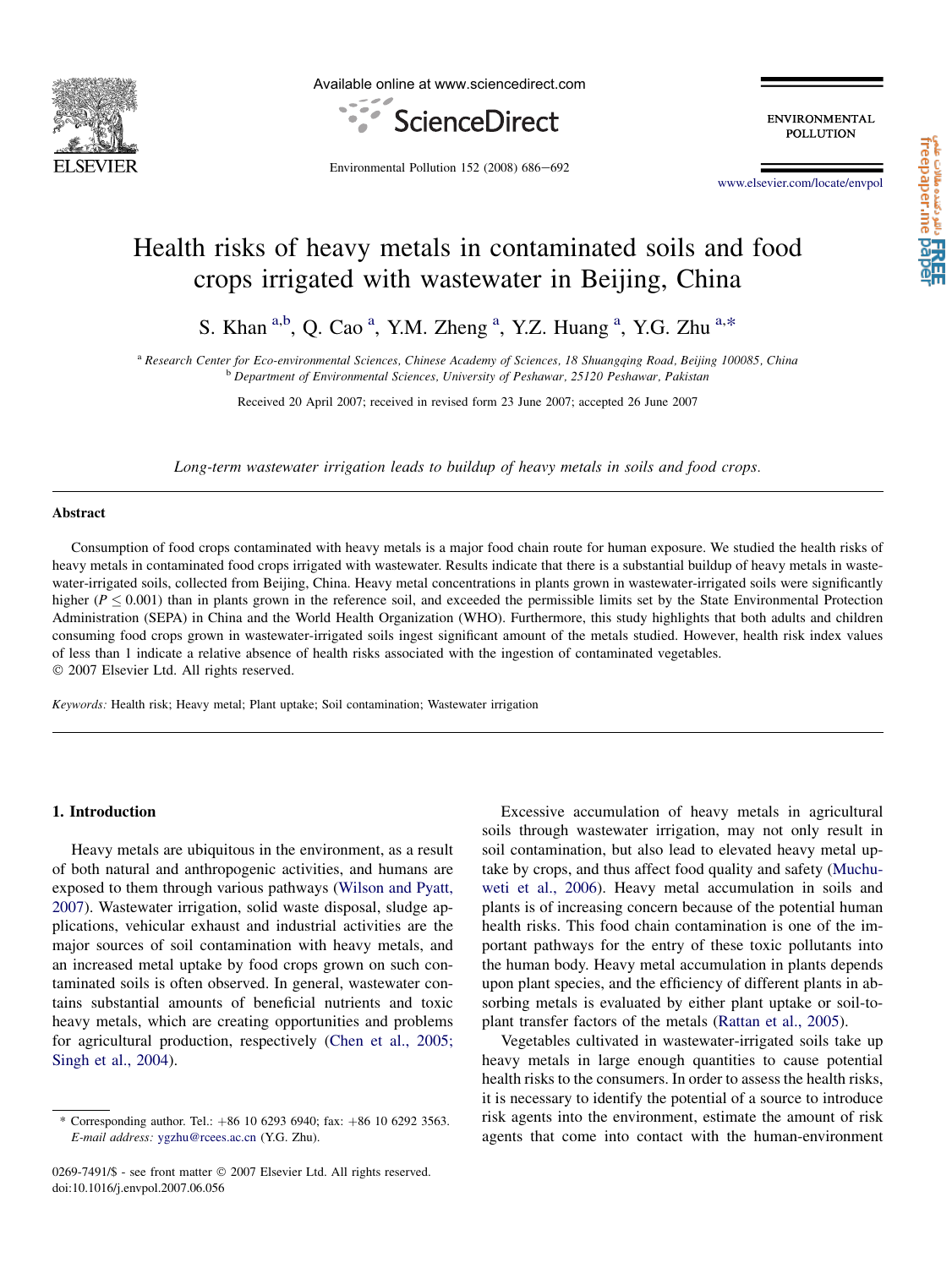needs of irrigation in agriculture around the region. The soils in this area are mainly cinnamon soil (Argosols) and fluvo-aquic soil (Cambosols). The food

#### 2.2. Soil sampling and characterization

crops are mainly wheat, corn, and vegetable [\(Liu et al., 2005\)](#page-6-0).

Wastewater-irrigated and reference soils were collected in September 2005. At each site, soils at four locations were randomly sampled from the upper horizon  $(0-20 \text{ cm})$  and bulked together to form a composite sample. After transportation to the laboratory, soil was air-dried and sieved through a <2 mm mesh, and then sealed in Kraft paper envelopes until analysis. Sub-samples were used to measure the physico-chemical properties according to standard procedures (Table 1). The soil pH was measured with  $H_2O$  (1:2.5 ratio, dry wt/v). For the heavy metal concentrations, soil was extracted by aqua regia at  $160\degree C$  and then metal concentrations in the digests were determined by the inductively coupled plasma-optical emission spectrometry (ICP-OES, Perkin-Elmer OPTIMA-2000, USA). Water soluble organic carbon and its fractions including humic acid carbon and fulvic acid carbon were measured as described by [Chen et al. \(2004\).](#page-6-0)

#### 2.3. Food crop sampling and analysis

Standing food crop samples including radish (Raphanus sativus L), maize (Zea mays), green cabbage (Brassica juncea L), spinach (Spinacia oleracea L), cauliflower (Brassica oleracea L), turnip (Brassica napus), and lettuce (Lactuca sativa L) were also collected from the same sites where soils were collected. At harvest, plants were divided into shoots and roots, and properly washed with deionized water to remove all visible soil particles. Plant samples were prepared according to the procedure described in our previous work [\(Khan et al., 2006](#page-6-0)), and heavy metals were measured using graphite furnace atomic absorption spectrophotometer (GF-AAS, Shimadzu-6300, Japan).

#### 2.4. Quality control

The blank reagent and standard reference soil and plant materials (from the National Research Center for Standards in China) were included in each sample batch to verify the accuracy and precision of the digestion procedure and subsequent analyses.

#### 2.5. Data analysis

#### 2.5.1. Transfer factor

Metal concentrations in the extracts of soils and plants were calculated on the basis of dry weight. The plant concentration factor (PCF) was calculated as follows:

<span id="page-1-0"></span>boundaries, and quantify the health consequence of the exposure ([Ma et al., 2006\)](#page-6-0). According to the [National Research](#page-6-0) [Council \(NRC\), 1983,](#page-6-0) this process consists of four steps, hazard identification, exposure assessment, dose/response assessment, and risk characterization. Chronic level intake of toxic metals has adverse impacts on humans and the associated harmful impacts become apparent only after several years of exposure ([Bahemuka and Mubofu, 1999; Ikeda et al., 2000](#page-6-0)). However, the consumption of heavy metal-contaminated food can seriously deplete some essential nutrients in the body that are further responsible for decreasing immunological defenses, intrauterine growth retardation, impaired psycho-social faculties, disabilities associated with malnutrition and high prevalence of upper gastrointestinal cancer rates ([Iyengar and Nair, 2000;](#page-6-0) Türkdogan et al., 2003).

Wastewater irrigation is a widespread practice in the world and recently a number of articles have been published on wastewater-irrigated soils contaminated with heavy metals ([Liu et al., 2005; Mapanda et al., 2005; Rattan et al., 2005;](#page-6-0) [Rothenberg et al., 2007](#page-6-0)). However, an additional insight into metal uptake, accumulation and assessment of human health risks associated with wastewater-irrigated soils is still needed. This study was conducted to investigate the soil pollution load, to understand the appropriateness of wastewater-irrigated soils for vegetable cultivation, and to assess the metal uptake by food crops and the potential health risks associated with human consumption of food crops contaminated with heavy metals.

#### 2. Materials and methods

#### 2.1. Study area

The study area is located in southwest of Tongzhou District, Beijing, China. The area has a continental monsoon climate, characterized by a wide seasonal variation in annual rainfall (620 mm), cold and dry winters, and hot and rainy summers. Being the capital of China, Beijing City is generating a huge amount of wastewater from domestic, commercial and industrial sectors. In metropolitan areas, the wastewater is biologically treated and mainly reused in agricultural production during the irrigation season. The wastewater irrigation commenced in the early 1960s and is still being practiced to meet the

Table 1

Characteristics of wastewater-irrigated and reference soils collected from the study area

| Properties                         | Contaminated soils $(n = 12)$ |             | Reference soils $(n = 4)$ | <b>SEPA</b> limits |     |
|------------------------------------|-------------------------------|-------------|---------------------------|--------------------|-----|
|                                    | Range                         | Mean        | Range                     | Mean               |     |
| pH (water)                         | $7.8 - 8.2$                   | 8.0(0.2)    | $7.6 - 8.1$               | 7.9(0.2)           |     |
| $WSOCa$ (mg kg <sup>-1</sup> )     | $70.6 - 80.8$                 | 76.5(4.9)   | $69.2 - 79.3$             | 72.6(5.8)          |     |
| $FAC^b$ (mg kg <sup>-1</sup> )     | $58.8 - 71.6$                 | 63.6(5.9)   | $62.1 - 65.2$             | 64.1(1.7)          |     |
| $HACc$ (mg kg <sup>-1</sup> )      | $8.7 - 21.4$                  | 12.9(6.7)   | $4.2 - 14.5$              | 8.5(5.1)           |     |
| $Cd$ (mg kg <sup>-1</sup> )        | $0.41 - 1.71$                 | 0.84(0.59)  | $0.01 - 0.02$             | 0.01(0.01)         | 0.6 |
| $Cr$ (mg kg <sup>-1</sup> )        | $58.3 - 62.5$                 | 60.9(1.83)  | $17.9 - 21.9$             | 20.2(2.02)         | 250 |
| Cu $(mg kg^{-1})$                  | $21.5 - 48.7$                 | 32.8(11.5)  | $6.75 - 9.69$             | 8.48 (1.54)        | 100 |
| Ni $(mg kg^{-1})$                  | $24.2 - 25.4$                 | 24.9(0.56)  | $1.92 - 2.53$             | 2.29(0.33)         | 60  |
| Pb $(mg kg^{-1})$                  | $47.7 - 52.6$                 | 49.4 (2.28) | $1.97 - 3.10$             | 2.69(0.63)         | 350 |
| $\text{Zn}$ (mg kg <sup>-1</sup> ) | 136–176                       | 157(16.5)   | $67.8 - 79.6$             | 72.9 (6.05)        | 300 |

Numbers in parenthesis indicate the standard deviation.

<sup>a</sup> Water soluble organic carbon.<br><sup>b</sup> Fulvic acid carbon.<br><sup>c</sup> Humic acid carbon.

ala Chia منتدمةالات علمي<br>freepaper.me paper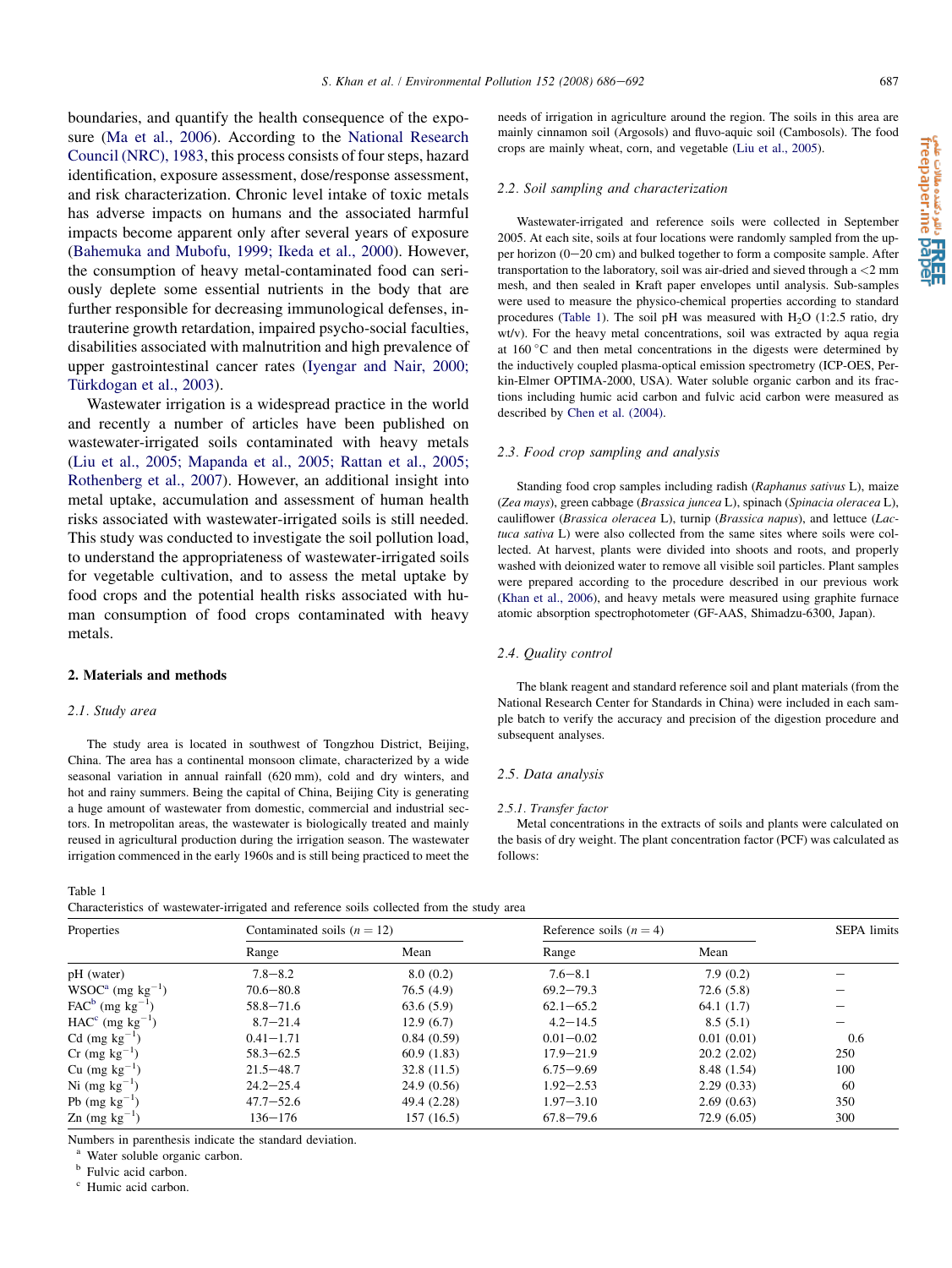$$
PCF = \frac{C_{\text{plant}}}{C_{\text{soil}}} \quad \text{(Cui et al., 2005)}
$$

where  $C_{\text{plant}}$  and  $C_{\text{solid}}$  represent the heavy metal concentration in extracts of plants and soils on dry weight basis, respectively.

#### 2.5.2. Pollution load index

The degree of soil pollution for each metal was measured using the pollution load index (PLI) technique depending on soil metal concentrations. The following modified equation was used to assess the PLI level in soils.

$$
PLI = \frac{C_{\text{soil}} \text{ (Samples)}}{C_{\text{reference}} \text{ (References)}}
$$
 (Liu et al., 2005)

where  $C_{\text{soil}}$  (Samples) and  $C_{\text{reference}}$  (Reference) represent the heavy metal concentrations in the wastewater-irrigated and reference soils, respectively.

#### 2.5.3. Daily intake of metals

The daily intake of metals (DIM) was determined by the following equation.

$$
DIM = \frac{C_{\text{metal}} \times C_{\text{factor}} \times D_{\text{food}}}{B_{\text{average weight}}}
$$

where  $C_{\text{metal}}$ ,  $C_{\text{factor}}$ ,  $D_{\text{food intake}}$  and  $B_{\text{average weight}}$  represent the heavy metal concentrations in plants (mg  $kg^{-1}$ ), conversion factor, daily intake of vegetables and average body weight, respectively. The conversion factor 0.085 was used to convert fresh green vegetable weight to dry weight, as described by [Rattan et al.](#page-6-0) [\(2005\).](#page-6-0) The average daily vegetable intakes for adults and children were considered to be 0.345 and 0.232 kg person<sup>-1</sup> day<sup>-1</sup>, respectively, while the average adult and child body weights were considered to be 55.9 and 32.7 kg, respectively, as used in previous studies [\(Ge, 1992; Wang et al., 2005\)](#page-6-0).

#### 2.5.4. Health risk index

The health risk index (HRI) for the locals through the consumption of contaminated vegetables was assessed based on the food chain and the reference oral dose (RfD) for each metal. The HRI  $\leq$ 1 means the exposed population is assumed to be safe.

$$
HRI = \frac{DIM}{RfD} \quad (US-EPA, 2002)
$$

The data were statistically analyzed using a statistical package SPSS 11.5. The measures were expressed in terms of means, while the figures also presented with the mean values and standard errors of triplicates. Statistical significance was computed using Pair-Samples T-Test, with a significance level of  $P < 0.05$ .

## 3. Results

#### 3.1. Soil contamination

[Table 1](#page-1-0) summarizes the physicochemical characteristics of all samples, including both wastewater-irrigated and reference soils. Soil pH was not significantly affected by the wastewater irrigation. In the wastewater-irrigated soils, the water soluble organic carbon values were not significantly increased compared with the reference soils. The water soluble organic carbon contents ranged from 70.6 mg kg<sup>-1</sup> to 80.8 mg kg<sup>-1</sup> in wastewater-irrigated soils, while the corresponding values for reference soils were between 69.2 mg kg<sup>-1</sup> and 79.3 mg  $kg^{-1}$ . Similarly, the fulvic acid fraction of water soluble organic carbon was not significantly different, and ranged from 58.8 mg kg<sup>-1</sup> to 71.6 mg kg<sup>-1</sup> in wastewater-irrigated soils, and from 62.1 mg kg<sup>-1</sup> to 65.2 mg kg<sup>-1</sup> in the reference

soils. However, humic acid values were significantly increased  $(P \le 0.05)$  in wastewater-irrigated soils, ranged from 8.7 mg kg<sup>-1</sup> to 21.4 mg kg<sup>-1</sup>. This increase in the humic acid contents may be due to the presence of humic substances in wastewater.

Across the study area, a wide range of soil heavy metal concentrations were observed ([Table 1](#page-1-0)). In the wastewater-irrigated soils, heavy metal (Cd, Cr, Cu, Ni Pb, and Zn) concentrations were significantly higher  $(P < 0.001)$  compared with the reference soils. The results indicated that all the metal concentrations except for Cd, were below the Environmental Quality Standards set by the State Environmental Protection Administration ([SEPA, 1995\)](#page-6-0) for soils in China ([Table 1\)](#page-1-0). However, there was substantial buildup of Cd, Cr, Cu, Ni, Pb and Zn in the wastewater-irrigated soils compared to the reference soils. On average, the PLI indices for Cd, Cr, Cu, Ni, Pb and Zn were 84.0, 3.0, 3.9, 10.9, 18.4, and 2.1, respectively, using the reference soil concentrations of this study.

#### 3.2. Heavy metals in food crops

Heavy metal concentrations in the edible plant portions of plants grown in wastewater-irrigated soils were compared with the plants grown in reference soils, and the standards set for vegetables and fruits in China. According to the [SEPA, 2005](#page-6-0), the maximum permissible limits of Cd, Cr, Cu, Ni, Pb, and Zn for vegetables and fruits are  $0.1-0.2$ ,  $0.5$ , 20, 10, 9, and 100 mg  $kg^{-1}$ , respectively, on a dry weight basis. The Cd concentrations ranged from 0.39 mg  $kg^{-1}$  to 0.93 mg kg<sup>-1</sup> ([Fig. 1](#page-3-0)a) in the plants grown in wastewater-irrigated soils, and were significantly higher ( $P \le 0.001$ ) than plants grown in the reference soil. In all plant samples, concentrations of Cd and Cr exceeded the SEPA limits. Similarly, the Ni concentrations were significantly higher  $(P < 0.01)$ especially the samples of Raphanus sativus L., Zea mays, Brassica juncea L., Brassica oleracea L, Brassica napus, and Lactuca sativa L than plants grown in the reference soils, and exceeded the SEPA limit for Ni  $(10 \text{ mg kg}^{-1})$ . The Pb concentrations varied between  $2.55 \text{ mg kg}^{-1}$  and 4.50 mg  $kg^{-1}$ , in the plants grown in wastewater-irrigated soils and were significantly higher ( $P \leq 0.001$ ) than plants grown in the reference soil, and exceeded the SEPA limit for Pb  $(9 \text{ mg kg}^{-1})$ . However, Cu and Zn concentrations were substantially lower than the SEPA limits in all food crops grown in wastewater-irrigated soils ([Fig. 1\)](#page-3-0) but still significantly higher than the plants grown in the reference soil. The trends of heavy metal concentrations in different vegetables were in the order of *Lactuca sativa*  $L > B$ rassica spp. > Raphanus sativus  $L \nightharpoonup$  Spinacia spp.

# 3.3. Heavy metal transfer from soils to food crops

The PCF values between wastewater-irrigated and reference soils were not significantly different. The mean values of PCF for heavy metals including Cd, Cr, Cu, Ni, Pb, and Zn ranged from 0.51 to 1.47, 0.12 to 0.29, 0.32 to 0.51, 0.36 to 0.57, 0.04 to 0.11, and 0.21 to 0.41, respectively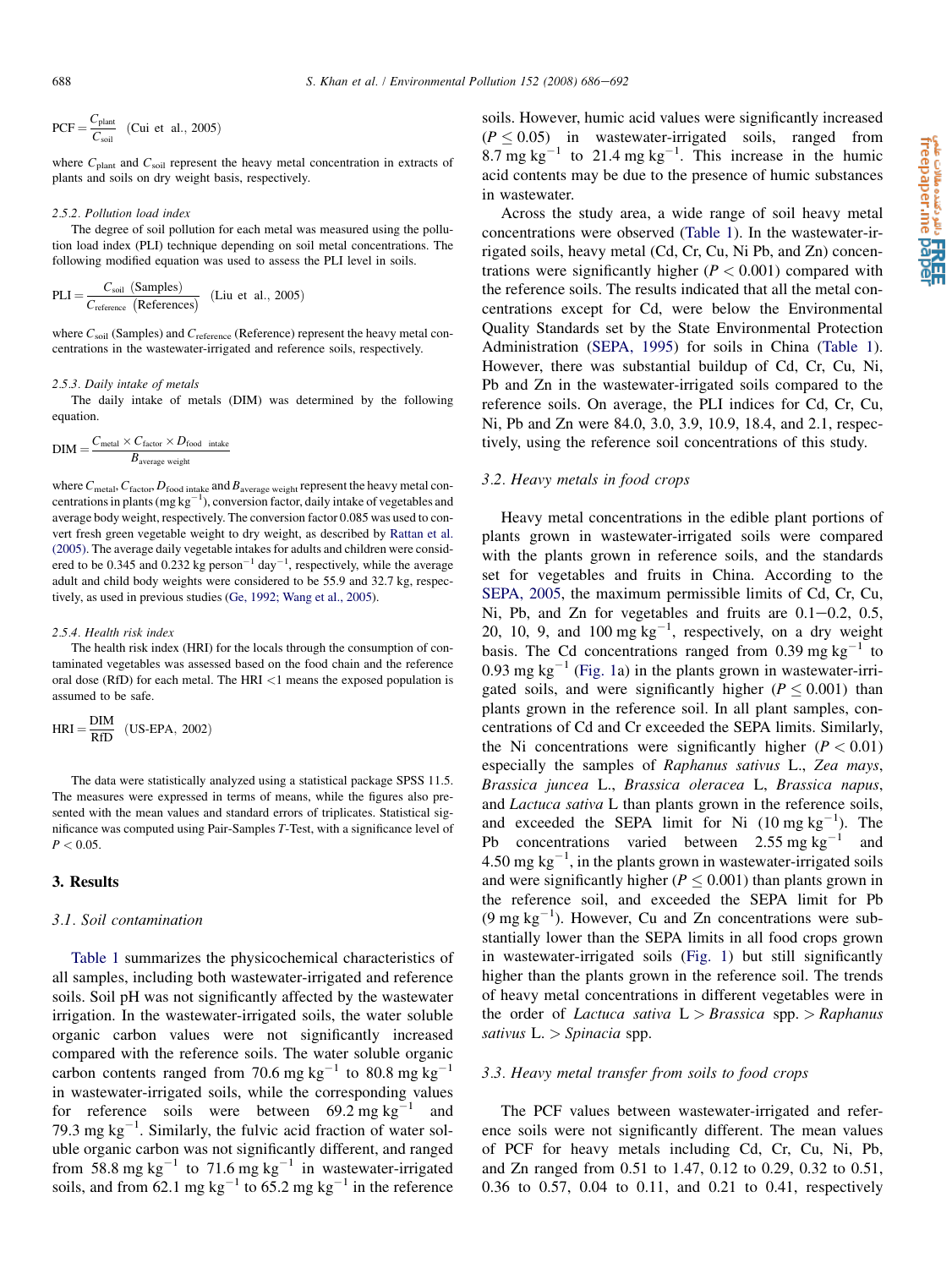TREE<br>freepaper.me pape

<span id="page-3-0"></span>

Fig. 1. Heavy metal concentrations (dry weight basis) in the edible parts of plants grown in wastewater-contaminated soils: (a) Cd; (b) Cr; (c) Cu; (d) Ni; (e) Pb; and (f) Zn. The error bars indicate the standard deviation while the asterisks indicate significant differences in heavy metal concentrations between plants grown in wastewater-irrigated and reference soils, at  $P < 0.05$  (\*),  $P < 0.01$  (\*\*) and  $P < 0.001$  (\*\*\*), respectively.

([Table 2](#page-4-0)). The trends of PCF for heavy metals in different vegetables were in the order of  $Cd > Ni > Cu > Zn > Cr > Pb$ . Similarly, we performed Pearson's correlation analysis to identify the relationships between the metal concentrations in soils and edible parts of the plants [\(Table 3\)](#page-4-0). For Cd, Cu, Pb, and Zn, significant positive correlations were detected between heavy metal concentrations in soils and plants.

# 3.4. Daily intake of metals through food chain and human health risks

The daily intake of heavy metals was estimated according to the average vegetable consumption. The estimated DIM through the food chain is given in [Table 4,](#page-5-0) for both adults and children. The DIM values for heavy metals were significantly high through the consumption of food crops grown in wastewater-irrigated soils. The highest intakes of Cd, Cr, Cu, Ni, Pb, and Zn were from the consumption of Lactuca sativa L, Raphanus sativus L, Brassica napus, Lactuca sativa L, and Spinacia oleracea L., respectively, grown in wastewater-irrigated soils for both adults and children. The HRI of metals through the consumption of vegetables for both adults and children is given in[Table 4.](#page-5-0) The HRI of Cd, Cr, Cu, Ni, Pb, and Zn ranged from 4.9E-1 to 2.0E-1, 6.0E-3 to 2.0E-3, 1.6E-2 to 1.0E-2, 3.8E-1 to 2.3E-1, 8.3E-2 to 3.8E-2, and 9.2E-2 to 1.1E-1, respectively for adults, while ranged from 5.6E-1 to 2.3E-1, 7.0E-3 to 3.0E-3, 1.8E-2 to 1.1E-2, 4.3E-1 to 2.7E-1, 9.5E-2 to 4.4E-2, and 8.6E-2 to 1.1E-1, respectively for children.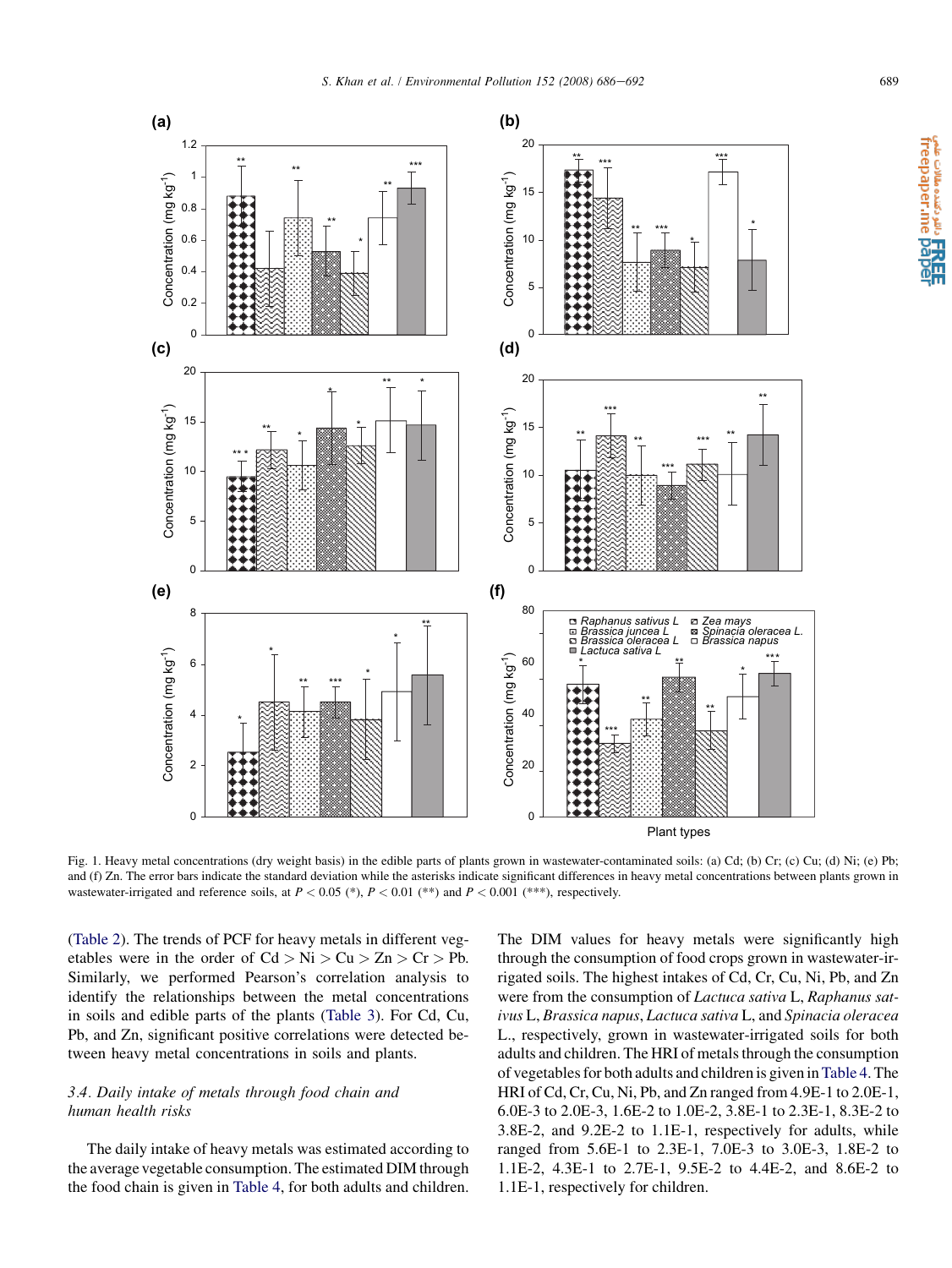<span id="page-4-0"></span>

| Table 2                                                                                           |
|---------------------------------------------------------------------------------------------------|
| Heavy metal transfer factors (on dry weight basis) for plants grown in wastewater-irrigated soils |

| Plants                                | Values | C <sub>d</sub> | Cr            | Cu            | Ni            | Pb            | Zn            |
|---------------------------------------|--------|----------------|---------------|---------------|---------------|---------------|---------------|
| Raphanus sativus L $(n = 8)$          | Range  | $0.69 - 2.14$  | $0.21 - 0.38$ | $0.16 - 0.46$ | $0.27 - 0.51$ | $0.02 - 0.08$ | $0.36 - 0.43$ |
|                                       | Mean   | 1.29(0.62)     | 0.29(0.07)    | 0.32(0.13)    | 0.42(0.11)    | 0.04(0.03)    | 0.41(0.03)    |
| Zea mays $(n = 6)$                    | Range  | $0.23 - 1.01$  | $0.20 - 0.29$ | $0.25 - 0.49$ | $0.46 - 0.64$ | $0.05 - 0.13$ | $0.16 - 0.25$ |
|                                       | Mean   | 0.51(0.37)     | 0.24(0.04)    | 0.40(0.11)    | 0.57(0.08)    | 0.09(0.03)    | 0.21(0.04)    |
| <i>Brassica juncea</i> L $(n = 10)$   | Range  | $0.30 - 1.80$  | $0.09 - 0.18$ | $0.27 - 0.39$ | $0.26 - 0.52$ | $0.06 - 0.10$ | $0.24 - 0.30$ |
|                                       | Mean   | 1.21(0.65)     | 0.13(0.04)    | 0.34(0.05)    | 0.40(0.11)    | 0.08(0.01)    | 0.27(0.03)    |
| Spinacia oleracea L. $(n = 5)$        | Range  | $0.34 - 1.29$  | $0.11 - 0.17$ | $0.40 - 0.48$ | $0.31 - 0.40$ | $0.08 - 0.10$ | $0.32 - 0.49$ |
|                                       | Mean   | 0.81(0.42)     | 0.15(0.02)    | 0.45(0.04)    | 0.36(0.04)    | 0.09(0.01)    | 0.39(0.07)    |
| <i>Brassica oleracea</i> L. $(n = 7)$ | Range  | $0.32 - 0.94$  | $0.08 - 0.17$ | $0.30 - 0.50$ | $0.40 - 0.51$ | $0.04 - 0.11$ | $0.21 - 0.31$ |
|                                       | Mean   | 0.56(0.26)     | 0.12(0.04)    | 0.41(0.09)    | 0.45(0.05)    | 0.08(0.03)    | 0.24(0.04)    |
| <i>Brassica napus</i> $(n = 8)$       | Range  | $0.54 - 1.80$  | $0.24 - 0.33$ | $0.35 - 0.85$ | $0.27 - 0.52$ | $0.07 - 0.13$ | $0.24 - 0.48$ |
|                                       | Mean   | 1.11(0.54)     | 0.28(0.04)    | 0.51(0.24)    | 0.41(0.11)    | 0.10(0.03)    | 0.34(0.10)    |
| Lactuca sativa L $(n = 12)$           | Range  | $0.48 - 2.24$  | $0.08 - 0.20$ | $0.38 - 0.70$ | $0.44 - 0.73$ | $0.07 - 0.13$ | $0.34 - 0.53$ |
|                                       | Mean   | 1.47(0.75)     | 0.13(0.05)    | 0.48(0.15)    | 0.57(0.12)    | 0.11(0.03)    | 0.41(0.09)    |

Numbers in parenthesis indicate the standard deviation.

## 4. Discussion

The application of wastewater has led to changes in some soil physicochemical characteristics and heavy metal uptake by food crops, particularly vegetables. The soil pH changes depend on pH of the wastewater used for irrigation, and the soil pH has a great influence on the mobility and bioavailability of heavy metals ([Nigam et al., 2001\)](#page-6-0). The results showed that wastewater application dropped soil pH by  $0.1 - 0.2$  units compared the wastewater-irrigated soil to the reference soil. The water soluble organic carbon was increased by 5.4%, while its humic acid fraction increased by 51.8%, in wastewater-irrigated soils. This increase in the soil organic carbons may affect the availability of heavy metals. These results agreed with the findings of previous studies ([Mapanda et al.,](#page-6-0) [2005; Rattan et al., 2005\)](#page-6-0). Furthermore, our results showed that continuous wastewater irrigation led to elevated levels of heavy metals in the soils and in edible parts of food crops. Heavy metal accumulation by vegetables is a cause of serious concern due to the potential public health impacts [\(Bi et al.,](#page-6-0) [2006; Cui et al., 2005\)](#page-6-0).

In this study area, soil contamination with metals is mainly due to wastewater irrigation, application of sludge in the farmlands, and possible atmospheric deposition. The ANOVA analysis showed that the concentrations of individual heavy metals in wastewater-irrigated soils were significantly higher  $(P < 0.001)$  than the reference soils, indicating that the wastewater irrigation has increased the heavy metal concentrations in soils. Similar results were also found in the previous studies [\(Liu et al., 2005](#page-6-0)). The distribution of metals in farmlands at each site was mainly affected by the location of the farmland and irrigation time. Those farmlands close to the main channel and irrigated with wastewater for  $30-45$  years, showed the highest level of contamination. [Lucho-Contantino](#page-6-0) [et al., 2005](#page-6-0) observed a linear increase of heavy metal concentrations with the irrigation time. Except for Cd, all selected metals were below and/or within SEPA permissible limits in wastewater-irrigated soils.

Results from present and previous studies [\(Liu et al., 2005;](#page-6-0) [Muchuweti et al., 2006; Sharma et al., 2007\)](#page-6-0) demonstrate that the plants grown on wastewater-irrigated soils contaminated with heavy metals, and pose a major health concern. All food crops studied were contaminated with Cd, Cr, and Ni, and partially and/or totally exceeded the permissible limits set by SEPA and WHO. In general, the heavy metal concentrations in plants, particularly, Cr, Cu, Pb, and Zn were lower, and the Cd value was higher than those reported by [Liu et al.](#page-6-0) [\(2005\)](#page-6-0). Heavy metal concentrations were lower than the corresponding metal concentrations, detected in the plants grown in wastewater-irrigated soils in India [\(Sharma et al., 2007\)](#page-6-0). However, results from this study agreed with the data reported by [Rattan et al. \(2005\).](#page-6-0)

Typically, the soil-to-plant transfer factor is one of the key components of human exposure to metals through the food

Table 3

Pearson's correlation coefficients (r) between the heavy metal concentrations in soils and plants

| Plants              | Cd      | Cr      | Cu       | Ni      | Pb      | Zn       |  |  |
|---------------------|---------|---------|----------|---------|---------|----------|--|--|
| Raphanus sativus L  | 0.82    | $-0.74$ | $-0.83$  | $-0.16$ | $-0.48$ | $0.94**$ |  |  |
| Zea mays            | $0.87*$ | 0.28    | 0.29     | $-0.36$ | $-0.89$ | $-0.89$  |  |  |
| Brassica juncea L   | $-0.66$ | 0.59    | $0.99*$  | $-0.85$ | 0.73    | $0.97*$  |  |  |
| Spinacia oleracea L | 0.29    | $-0.09$ | $0.99**$ | $-0.94$ | 07.9    | 0.01     |  |  |
| Brassica oleracea L | $0.87*$ | $-0.72$ | 0.95     | 0.56    | 0.26    | 0.27     |  |  |
| Brassica napus      | 0.78    | $-0.52$ | 0.10     | 0.10    | $0.96*$ | 0.40     |  |  |
| Lactuca sativa L    | $0.86*$ | $-0.75$ | 0.67     | $-0.78$ | 0.64    | $-0.34$  |  |  |

a تا**کام دائن**ده مقالات میم.<br>freepaper.me **pape** 

\*\*Correlation is significant at the 0.01 level (2-tailed). \*Correlation is significant at the 0.05 level (2-tailed).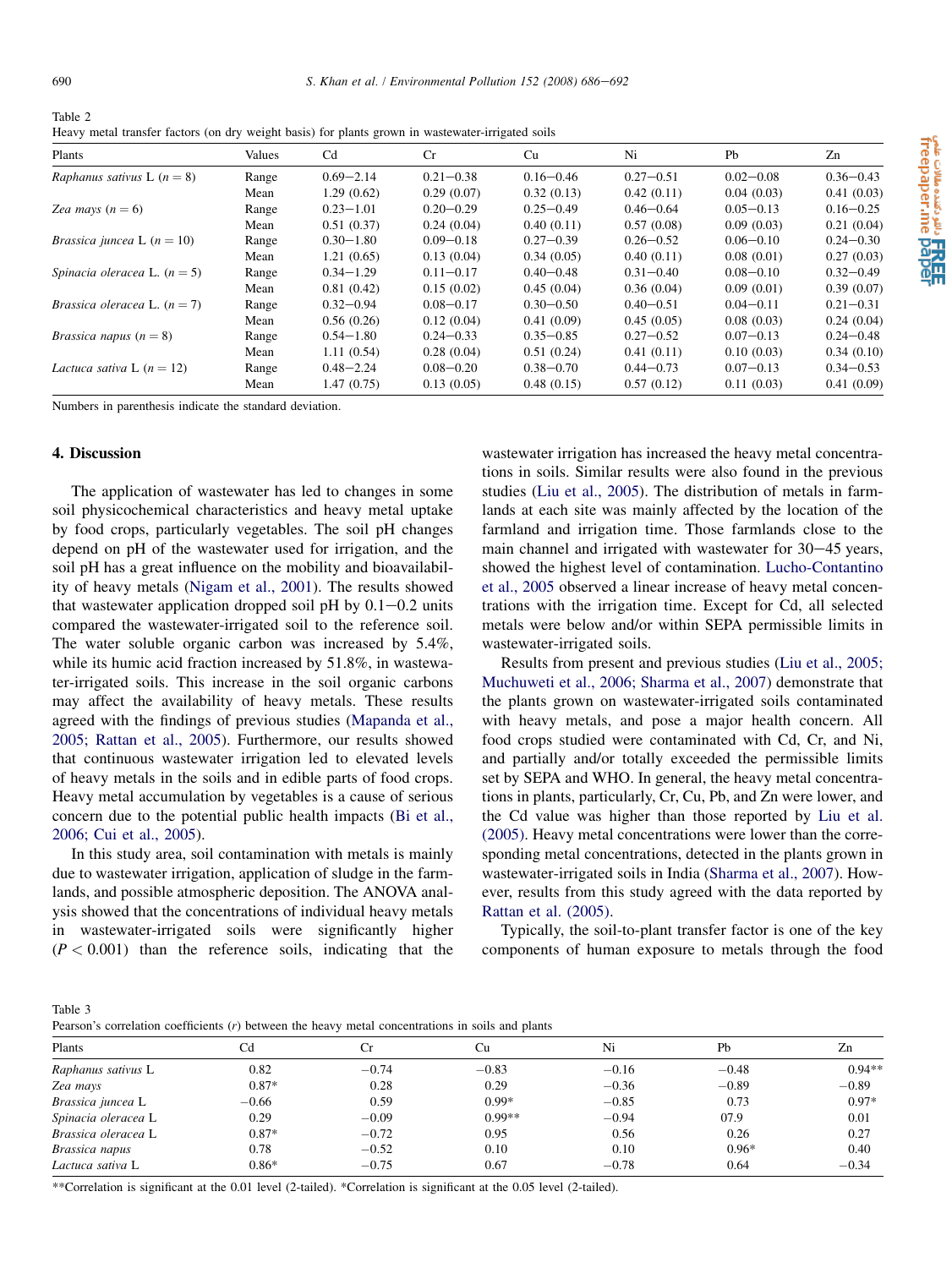<span id="page-5-0"></span>

| Table 4                                                                                                                                |  |  |  |  |
|----------------------------------------------------------------------------------------------------------------------------------------|--|--|--|--|
| DIM and HRI for individual heavy metals caused by the consumption of different selected vegetables grown in wastewater-irrigated soils |  |  |  |  |

| Plants                               | Individuals |            | C <sub>d</sub> | Cr       | Cu       | Ni       | Pb       | Zn         |
|--------------------------------------|-------------|------------|----------------|----------|----------|----------|----------|------------|
| Raphanus sativus L $(n = 8)$         | Adults      | DIM        | 5.0E-4         | $9.0E-3$ | 5.0E-3   | $6.0E-3$ | $1.0E-3$ | $3.0E-2$   |
|                                      |             | HRI        | $4.6E-1$       | $6.0E-3$ | $1.0E-2$ | $2.8E-1$ | 3.8E-2   | $1.0E-1$   |
|                                      | Children    | DIM        | 5.0E-4         | $1.0E-2$ | $6.0E-2$ | $6.0E-3$ | $2.0E-3$ | $3.5E-2$   |
|                                      |             | HRI        | 5.3E-1         | 5.0E-4   | $1.1E-2$ | $3.2E-1$ | $4.4E-2$ | $1.2E-1$   |
| <i>Brassica juncea</i> L $(n = 10)$  | Adults      | DIM        | $4.0E-4$       | $4.0E-3$ | $6.0E-3$ | 5.0E-3   | $2.0E-3$ | $2.2E-2$   |
|                                      |             | <b>HRI</b> | $3.9E-1$       | $3.0E-3$ | $1.1E-2$ | $2.6E-1$ | $6.2E-2$ | $7.5E-2$   |
|                                      | Children    | DIM        | $4.0E - 4$     | $3.0E-3$ | $6.0E-3$ | $6.0E-3$ | $2.0E-3$ | $2.6E-2$   |
|                                      |             | HRI        | $4.4E-1$       | 5.0E-4   | $1.3E-2$ | $3.0E-1$ | $7.1E-2$ | 8.6E-2     |
| Spinacia oleracea L. $(n = 5)$       | Adults      | DIM        | $3.0E-4$       | $5.0E-3$ | 8.0E-3   | 5.0E-3   | $2.0E-3$ | $3.2E-2$   |
|                                      |             | HRI        | $2.8E-1$       | $3.0E-3$ | $1.5E-2$ | $2.3E-1$ | $6.7E-2$ | $1.1E-1$   |
|                                      | Children    | DIM        | $3.0E-4$       | 5.0E-3   | $9.0E-3$ | 5.0E-3   | $3.0E-3$ | $3.7E-2$   |
|                                      |             | HRI        | $3.2E-1$       | $4.0E-3$ | $1.7E-2$ | $2.7E-1$ | $7.7E-2$ | $1.2E-1$   |
| <i>Brassica oleracea</i> L $(n = 7)$ | Adults      | <b>DIM</b> | $2.0E-4$       | $4.0E-3$ | $7.0E-3$ | $6.0E-3$ | $2.0E-3$ | $2.0E-2$   |
|                                      |             | HRI        | $2.0E-1$       | $2.0E-3$ | $1.3E-2$ | $2.9E-1$ | 5.7E-2   | $6.6E-2$   |
|                                      | Children    | DIM        | $2.0E-4$       | $4.0E-3$ | 8.0E-3   | $7.0E-3$ | $2.0E-3$ | $2.3E-2$   |
|                                      |             | HRI        | $2.3E-1$       | $3.0E-3$ | $1.5E-2$ | $3.3E-1$ | $6.6E-2$ | $7.6E-2$   |
| <i>Brassica napus</i> $(n = 8)$      | Adults      | DIM        | $4.0E - 4$     | $9.0E-3$ | 8.0E-3   | 5.0E-3   | $3.0E-3$ | $2.8E-2$   |
|                                      |             | <b>HRI</b> | 3.9E-1         | $6.0E-3$ | $1.6E-2$ | $2.7E-1$ | $7.4E-2$ | $9.2E - 2$ |
|                                      | Children    | DIM        | $4.0E-4$       | $1.0E-2$ | $9.0E-3$ | $6.0E-3$ | $3.0E-3$ | $3.2E-2$   |
|                                      |             | HRI        | $4.4E-1$       | $7.0E-3$ | 1.8E-2   | $3.1E-1$ | 8.5E-2   | $1.1E-1$   |
| Lactuca sativa L $(n = 12)$          | Adults      | DIM        | 5.0E-4         | $4.0E-3$ | 8.0E-3   | $7.0E-3$ | $3.0E-3$ | $3.3E-2$   |
|                                      |             | HRI        | $4.9E-1$       | $3.0E-3$ | $1.5E-2$ | $3.8E-1$ | $8.3E-2$ | $1.1E-1$   |
|                                      | Children    | DIM        | $6.0E-4$       | $5.0E-3$ | $9.0E-3$ | $9.0E-3$ | 3.0E-3   | 3.8E-2     |
|                                      |             | HRI        | 5.6E-1         | $3.0E-3$ | 1.8E-2   | $4.3E-1$ | $9.5E-2$ | $1.3E-1$   |

chain. In order to investigate the human HRI associated with wastewater-irrigated soils, it is essential to assess the PCF ([Cui et al., 2004\)](#page-6-0). The PCF were higher for Cd, Cu and Ni than other metals and varied widely for plants species and also with sampling sites [\(Table 2](#page-4-0)). The high transfer values for Cd, Cu, and Ni from soil to plants indicate a strong accumulation of the respective metals by food crops, particularly by leafy vegetables. The results indicated that the PCF values were lower for Cd, Pb, and Zn, and higher for Cr from those, as reported in literature for food crops ([Liu et al., 2005\)](#page-6-0), and may be due to the differences in soil properties. PCF values decreased with the increasing respective total metal concentrations in soils, indicating an inverse relationship between transfer factor and total metal concentrations. Such inverse relationships were also reported by [Wang et al. \(2006\)](#page-6-0) for vegetables. The Pearson's correlation analysis showed that the relationship between soil metal concentrations and plants was strong particularly, for Cd, Cu, Pb, and Zn. The soil Cd concentrations showed a significant correlation with Cd in Zea mays, Brassica oleracea L. and Lactuca sativa L., while a negative relation was observed with *Brassica* juncea L. ([Table 3\)](#page-4-0). Similarly, a strong relationship was also detected between soil Cu concentrations and Brassica and Spinacia plants. In case of Pb, the relationship was only significant for Brassica napus. The values for Zn in soils also showed significant relationships with plant Zn in Raphanus sativus L. and Brassica juncea L [\(Table 3](#page-4-0)).

In order to assess the health risk of any chemical pollutant, it is essential to estimate the level of exposure by quantifying the routes of exposure of a pollutant to the target organisms. There are various possible exposure pathways of pollutants to humans but the food chain is one of the most important pathways. As mentioned earlier, food crops were contaminated with heavy metals and the consumption of such foodstuffs can cause human health risks. In the study area, the vegetables and other foodstuffs produced are mostly sold in the local urban market, therefore, the average metal concentrations of food crops were used for calculation of the HRI. The data indicated that the HRI values were  $\langle 1$ ; therefore, the health risks of heavy metal exposure through the food chain was of no consequences and generally assumed to be safe. The estimated dietary intakes of Cd, Cr, Cu, Ni, Pb, and Zn were far below the tolerable limits. Oral reference doses (RfD) for Cd, Cr, Cu, Ni, Pb, and Zn are 1E-03, 1.5E-0, 4E-2, 2E-2, 3.5E-3, and 0.3E-0 mg  $kg^{-1}$  day<sup>-1</sup>, respectively [\(US-EPA, IRIS\)](#page-6-0). In general, the RfD is an estimate of a daily exposure to the human population that is likely to be without an appreciable risk of deleterious effects during a lifetime [\(US-EPA, IRIS](#page-6-0)). The daily heavy metal intake for both adults, and children through the consumption of vegetables in this study was less than RfD limit set by the [US-EPA, IRIS](#page-6-0). The findings of this study regarding DIM and HRI suggest that the consumption of plants grown in wastewatercontaminated soils is nearly free of risks, but there are also other sources of metal exposures such as dust inhalation, dermal contact and ingestion (for children) of metal-contaminated soils, which were not included in this study.

# 5. Conclusion

The long term wastewater irrigation has led to contamination of soils and food crops in the study areas. Heavy metals were shown a substantial buildup with a significant increase over reference soils. The pollution load index values indicated that the wastewater-irrigated soils were moderately enriched with Cr, Cu, Ni, Pb, and Zn, and strongly enriched with Cd.